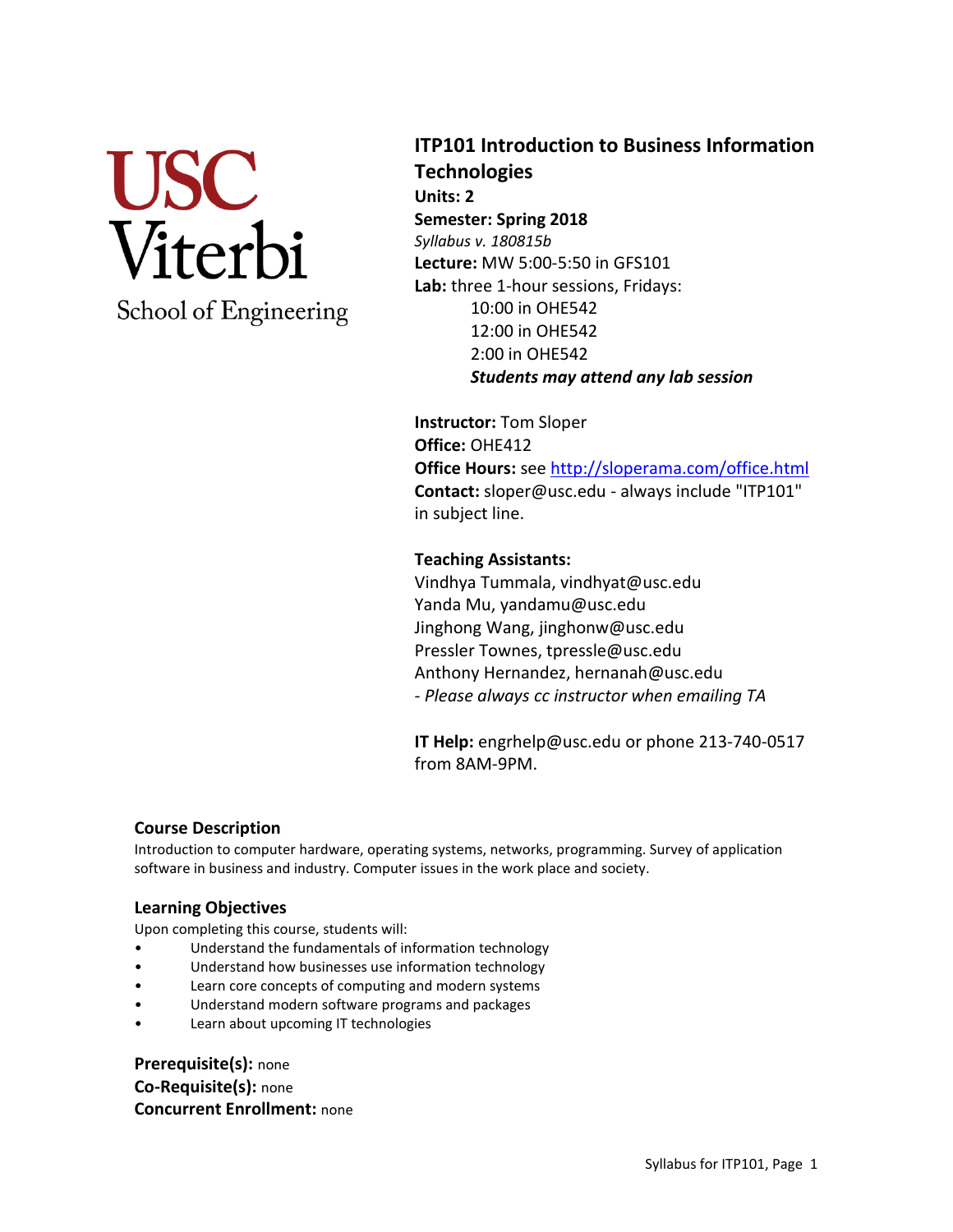**Recommended Preparation**: Students should be familiar with the use of computers, email, and web browsers.

#### **Course Notes**

This course is designed to be an introductory course in information technology. The course focuses on key concepts for understanding modern computer systems. Students will also learn about the capabilities and limitations of information technology systems. The focus of the course is on how technology is used in and by businesses and organizations.

#### **Technological Proficiency and Hardware/Software Required**

Students should be familiar with the use of email and web browsers. Students should bring laptops to class. Microsoft Office should be installed on the laptop (and is available for free fro[m http://software.usc.edu\)](http://software.usc.edu/). Mac users will need to use Windows for some assignments. Windows is available virtually from Viterbi IT at <https://mydesktop.vlab.usc.edu/> - Instructions for Viterbi IT's virtual desktop interface may be found at <https://viterbiit.usc.edu/wp-content/uploads/2018/01/MyDesktop-Logon-Instructions-08212017.pdf>

#### **Required Readings and Supplementary Materials**

There is no required textbook to purchase for this class. All lecture PowerPoint slides will be posted to blackboard and will be required reading for the exams. In addition, there will be online articles (links on Blackboard) that will be assigned reading based upon current topics and industry trends in business technologies.

#### **Description and Assessment of Assignments**

You will create PowerPoint presentations, Excel spreadsheets, Access databases, websites in DreamWeaver, and blogs. Graders will use a rubric to assess grade.

The lab assignments will be posted on Blackboard under the "Assignments" section. Each lab will include instructions, a due date, and a link for electronic submission. There will be at least 5 labs assigned, some in multiple parts.

Lab attendance is not mandatory, but there are some software packages that may not be available in non-ITP labs. If you have questions about any of the lab assignments, attend a lab session. Do not send any email to the instructor regarding lab instructions. You are also invited and encouraged to attend the instructor's office hours for lab-related questions.

You must keep a backup copy of all lab work, including assignments you submit on Blackboard. You are required to save your labs on your laptop, in an email to yourself, or on a website such as [http://www.dropbox.com.](http://www.dropbox.com/) You will not be able to save your work on the lab computers, but you can save your work on the virtual desktop available from Viterbi at<https://mydesktop.vlab.usc.edu/>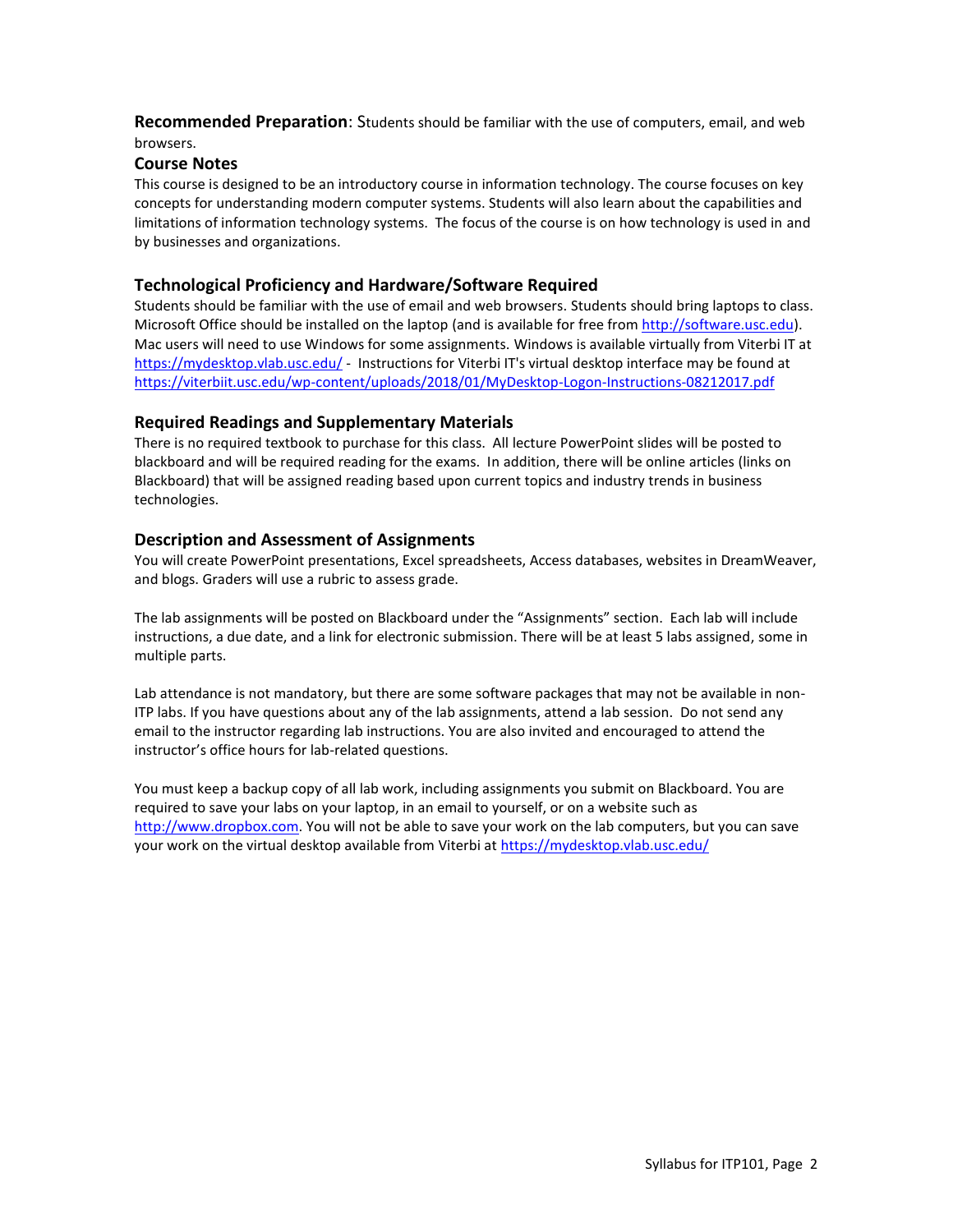## **Grading Breakdown**

The following percentage breakdown will be used in determining the grade for the course. Note that labs 4 and 5 may be changed in order to cover newer business information technologies. Assignments and rubrics are under consideration at the time of this writing.

| <b>Assignment</b>  |      | Points  % of Grade |
|--------------------|------|--------------------|
| Lab assignments    |      |                    |
| Lab0: Email (Word) | 5    | 2%                 |
| Lab1: PowerPoint1  | 6    | 3%                 |
| Lab1: PowerPoint2  | 9    | 4%                 |
| Lab2: Excel1       | 11   | 5%                 |
| Lab2: Excel2       | 11   | 5%                 |
| Lab2: Excel3       | 18   | 8%                 |
| Lab2: Excel4       | 5    | 2%                 |
| Lab3: Access A     | 12.5 | 5%                 |
| Lab3: Access B     | 5.5  | 2%                 |
| Lab3: Access C     | 12   | 5%                 |
| Lab4: Dreamweaver1 | 6    | 3%                 |
| Lab4: Dreamweaver2 | 9    | 4%                 |
| Lab5: Blog1        | 5    | 2%                 |
| Lab5: Blog2        | 5    | 2%                 |
| Lab total          | 120  | 50%                |
| Midterm exam       |      | 20%                |
| Final exam         |      | 20%                |
| Participation      | 28   | 10%                |
| <b>TOTAL</b>       |      | 100%               |

## **Grading Scale**

Course final grades will be determined using the following scale

| Α         | 95-100       |
|-----------|--------------|
| $A -$     | 90-94        |
| B+        | 87-89        |
| В         | 83-86        |
| <b>B-</b> | 80-82        |
| $C+$      | 77-79        |
| C         | 73-76        |
| $C -$     | 70-72        |
| D+        | 67-69        |
| D         | 63-66        |
| D-        | 60-62        |
| F         | 59 and below |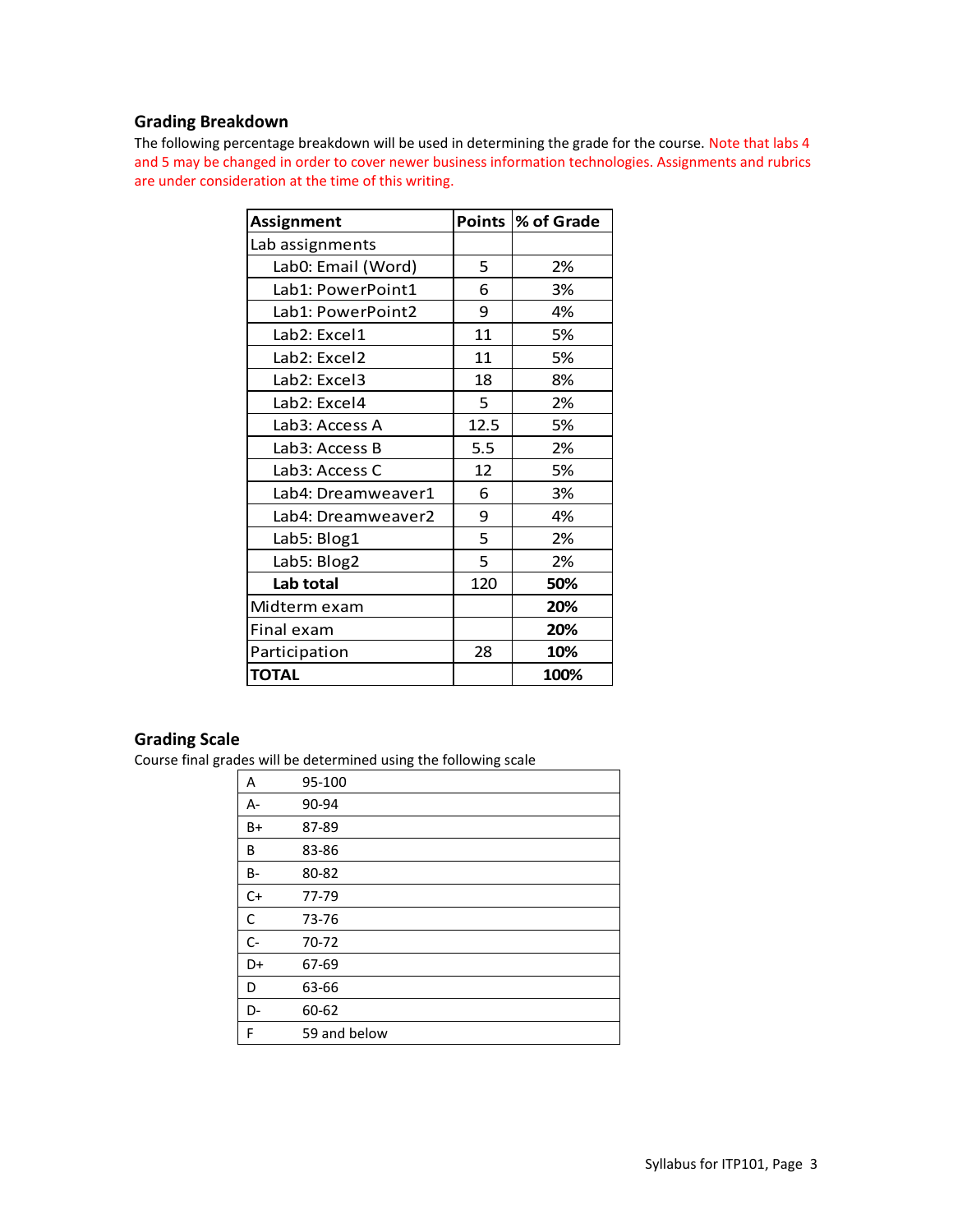#### **Assignment Submission Policy**

Labs must be submitted on Blackboard. Do not email them to the instructor.

It is your responsibility to submit your assignments on or before the due date. Assignments turned in one day late will have 20% of the total points deducted from the graded score. Assignments turned in two days late will have 50% of the total points deducted from the graded score. After two days, submissions will not be accepted and you will receive a 0.

#### **Grading Timeline**

Standard timeline is one week. Notify instructor if grades are not posted within 10 days of assignment due date.

#### **Additional Policies**

Attendance is recorded during each lecture. Class attendance is mandatory (lab attendance is not; see above). If you are going to be absent from lecture, email valid excuse to instructor more than one hour prior to class to be counted as present. Only proper businesslike emails accepted.

No make-up exams (except for documented medical or family emergencies) will be offered nor will there be any changes made to the Final Exam schedule.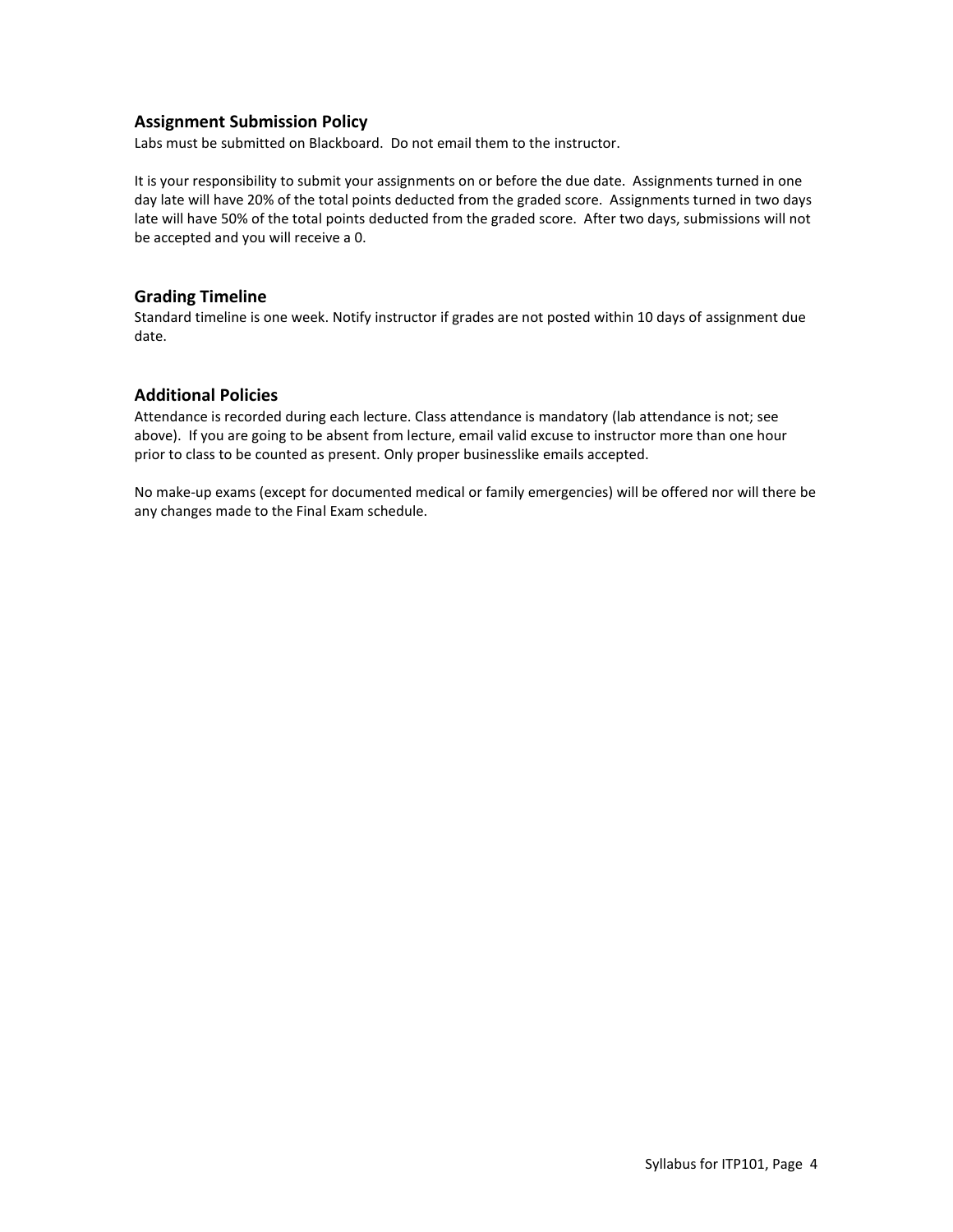# **ITP101 Course Schedule: A Weekly Breakdown**

Precise schedule of class lectures and assignments may vary due to holidays, guest speaker availability, or other unforeseen circumstances.

|                         | <b>Topics/Daily Activities</b>                                                                                       | <b>Readings and</b>                                                                                                                     | <b>Deliverable/ Due Dates</b>                             |
|-------------------------|----------------------------------------------------------------------------------------------------------------------|-----------------------------------------------------------------------------------------------------------------------------------------|-----------------------------------------------------------|
|                         |                                                                                                                      | <b>Homework</b>                                                                                                                         |                                                           |
| Week 1<br><b>Monday</b> | Course introduction.<br>- Course overview<br>- Information Systems<br>- How to write a proper<br>businesslike email. | Lab0 Email assignment;<br>write two proper<br>businesslike emails in<br>Microsoft Word (do not<br>send any actual email).               | Lab 0: Emails, due Friday.<br>Instructions on Blackboard. |
| Week 1<br>Wednesday     | Electronic<br>communication<br>- Email<br>- Instant Messaging<br>- VOIP<br>- When to use which one                   | Lab0: Emails                                                                                                                            | Lab 0: Emails, due Friday.<br>Instructions on Blackboard. |
| Week 2<br>Monday        | PowerPoint tutorial 1                                                                                                | Lab1: PowerPoint1<br>(instructions on<br>Blackboard)                                                                                    | PowerPoint1 due Friday by 11:59<br>PM.                    |
| Week 2<br>Wednesday     | Hardware<br>- Components of a<br>computer<br>- Chips and<br>manufacturers<br>- I/O peripherals                       | Lab1: PowerPoint1<br>Readings on the Web:<br>"Triumph of the Nerds"<br>and "History of<br>Computers" - links on<br>Blackboard/Web Links | PowerPoint1 due Friday by 11:59<br>PM.                    |
| Week 3<br><b>Monday</b> | <b>HOLIDAY</b>                                                                                                       | Lab1: PowerPoint2                                                                                                                       | PowerPoint2 due Friday by 11:59<br>PM.                    |
| Week 3<br>Wednesday     | PowerPoint tutorial 2                                                                                                | Lab1: PowerPoint2                                                                                                                       | PowerPoint2 due Friday by 11:59<br>PM.                    |
| Week 4<br>Monday        | Excel tutorial 1                                                                                                     | Lab2: Excel1 (instructions<br>on Blackboard)                                                                                            | Excel1 due Friday                                         |
| Week 4<br>Wednesday     | Data Storage<br>- Hard Disks<br>- Optical Media<br>- Flash memory<br>- Cloud storage                                 | Lab2: Excel1<br>Readings: "Storage<br>Devices" and "Forensic<br>Files: 'Shear Luck'" - links<br>on Blackboard/Web Links                 | Excel1 due Friday                                         |
| Week 5<br>Monday        | Excel tutorial 2                                                                                                     | Lab2: Excel2                                                                                                                            | Excel2 due Friday                                         |
| Week 5<br>Wednesday     | <b>Operating Systems</b><br>- Functions of Operating<br>Systems<br>- CP/M, DOS<br>- GUIs<br>- Windows, Mac, Linux    | Lab2: Excel2<br>Readings: "CP/M," "MS-<br>DOS," and "Operating<br>Systems" - links on<br>Blackboard/Web Links                           | Excel2 due Friday                                         |
| Week 6<br><b>Monday</b> | Excel tutorial 3                                                                                                     | Lab2: Excel3                                                                                                                            | Excel3 due Friday                                         |
| Week 6<br>Wednesday     | <b>Application Software</b><br>- Software vs. Hardware                                                               | Lab2: Excel3                                                                                                                            | Excel3 due Friday                                         |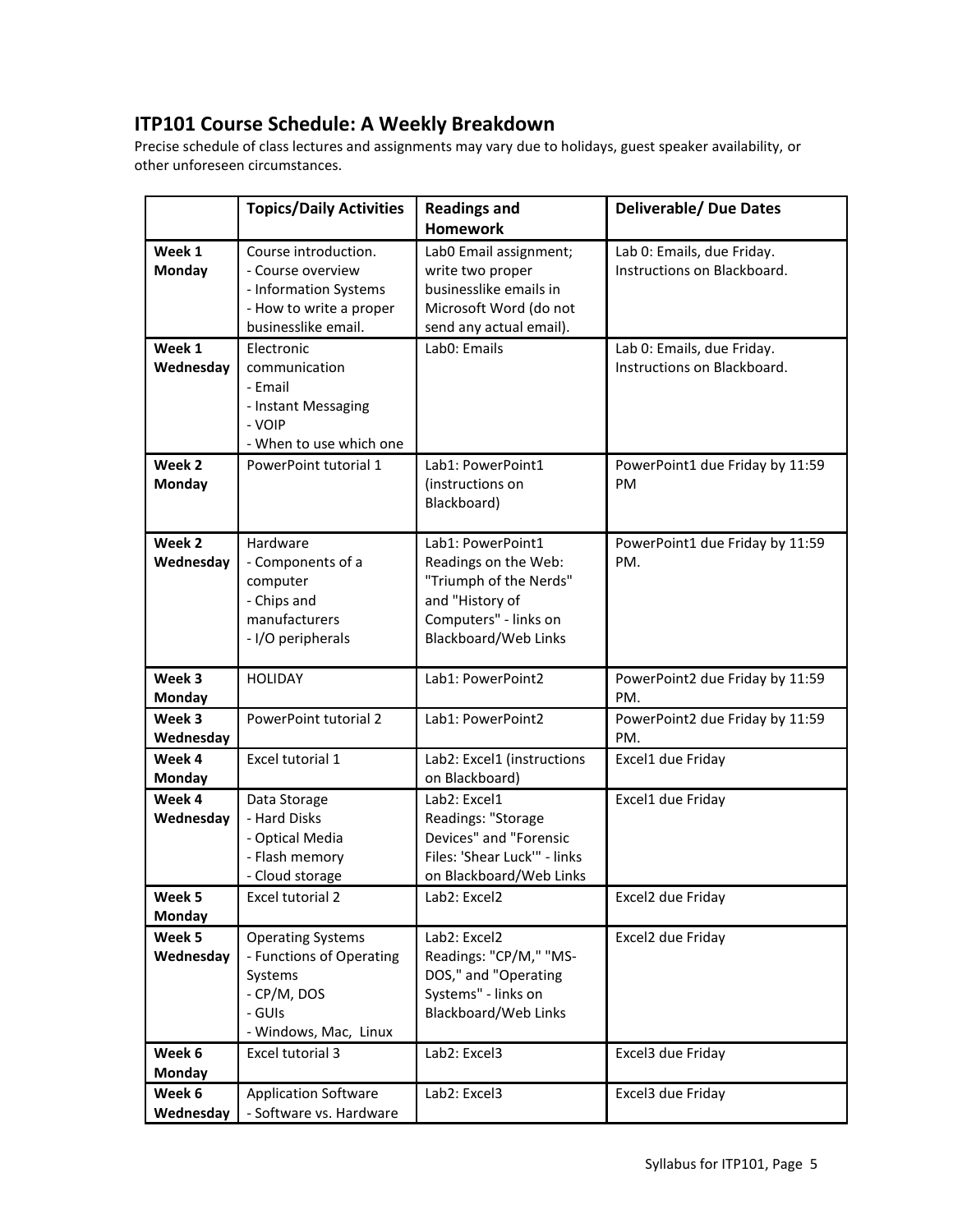|                      | - Word Processors and                     | Reading: "Killer Apps" - link                     |                           |
|----------------------|-------------------------------------------|---------------------------------------------------|---------------------------|
|                      | Spreadsheets                              | on Blackboard/Web Links                           |                           |
|                      | - Killer Apps<br>- Microsoft Office Suite |                                                   |                           |
|                      | - GUIs, mobile vs. PC                     |                                                   |                           |
| Week 7               | TBD (spillover lecture or                 | Lab2: Excel4 (no tutorial)                        | Excel4 due Friday         |
| Monday               | guest speaker TBD)                        |                                                   |                           |
| Week 7               | Programming                               | Lab2: Excel4 (no tutorial;                        | Excel4 due Friday         |
| Wednesday            | - Software Production                     | instructions on Blackboard)                       |                           |
|                      | Cycle<br>- Software Production            |                                                   |                           |
|                      | Methodologies                             |                                                   |                           |
|                      | - Programming                             |                                                   |                           |
|                      | Languages                                 |                                                   |                           |
| Week 8               | Access tutorial 1                         | Lab3: Access-A;                                   | Access-A due Friday       |
| Monday               |                                           | instructions on Blackboard                        |                           |
| Week 8               | <b>Databases</b>                          | Lab3: Access-A                                    | Access-A due Friday       |
| Wednesday            | - History of Databases                    |                                                   |                           |
|                      | - Database Management<br>Systems          |                                                   |                           |
|                      | $-SQL$                                    |                                                   |                           |
|                      | - SQL commands                            |                                                   |                           |
| Week 9               | Midterm exam prep in                      | To prepare for midterm,                           | No lab; study for midterm |
| Monday               | class                                     | review lectures, readings,                        |                           |
|                      |                                           | and lab assignments                               |                           |
| Week 9               | MIDTERM EXAM                              | Note: NO MAKE-UP EXAM                             | No lab; breathe!          |
| Wednesday<br>Week 10 | Access tutorial 2                         | Lab3: Access-B                                    | Access-B due Friday       |
| Monday               |                                           |                                                   |                           |
|                      |                                           |                                                   |                           |
| Week 10              | <b>Enterprise Resource</b>                | Lab3: Access-B                                    | Access-B due Friday       |
| Wednesday            | Planning Systems (ERP)                    |                                                   |                           |
|                      | - Why ERP                                 |                                                   |                           |
|                      | - SAP<br>- Analytics                      |                                                   |                           |
| Week 11              | Access tutorial 3                         | Lab3: Access-C                                    | Access-C due Friday       |
| Monday               |                                           |                                                   |                           |
|                      |                                           |                                                   |                           |
| Week 11              | <b>Networks</b>                           | Lab3: Access-C                                    | Access-C due Friday       |
| Wednesday            | - Network Hardware<br>- Protocols         | Reading: "Computer<br>Networks" - link on         |                           |
|                      | - Topologies                              | <b>Blackboard/Web Links</b>                       |                           |
|                      | - Client / Server                         |                                                   |                           |
| Week 12              | Lab tutorial if necessary                 | Lab4A: TBD                                        | Lab4A due Friday          |
| Monday               |                                           | <b>Possibly Dreamweaver</b>                       |                           |
|                      |                                           |                                                   |                           |
| Week 12              | Internet and Worldwide<br>Web             | Lab4A: TBD                                        | Lab4A due Friday          |
| Wednesday            | - Internet - definition                   | At time of writing, newer<br>business information |                           |
|                      | and history                               | technologies are under                            |                           |
|                      | - Worldwide Web                           | consideration for labs 4                          |                           |
|                      | - URLs, IP addresses                      | and 5                                             |                           |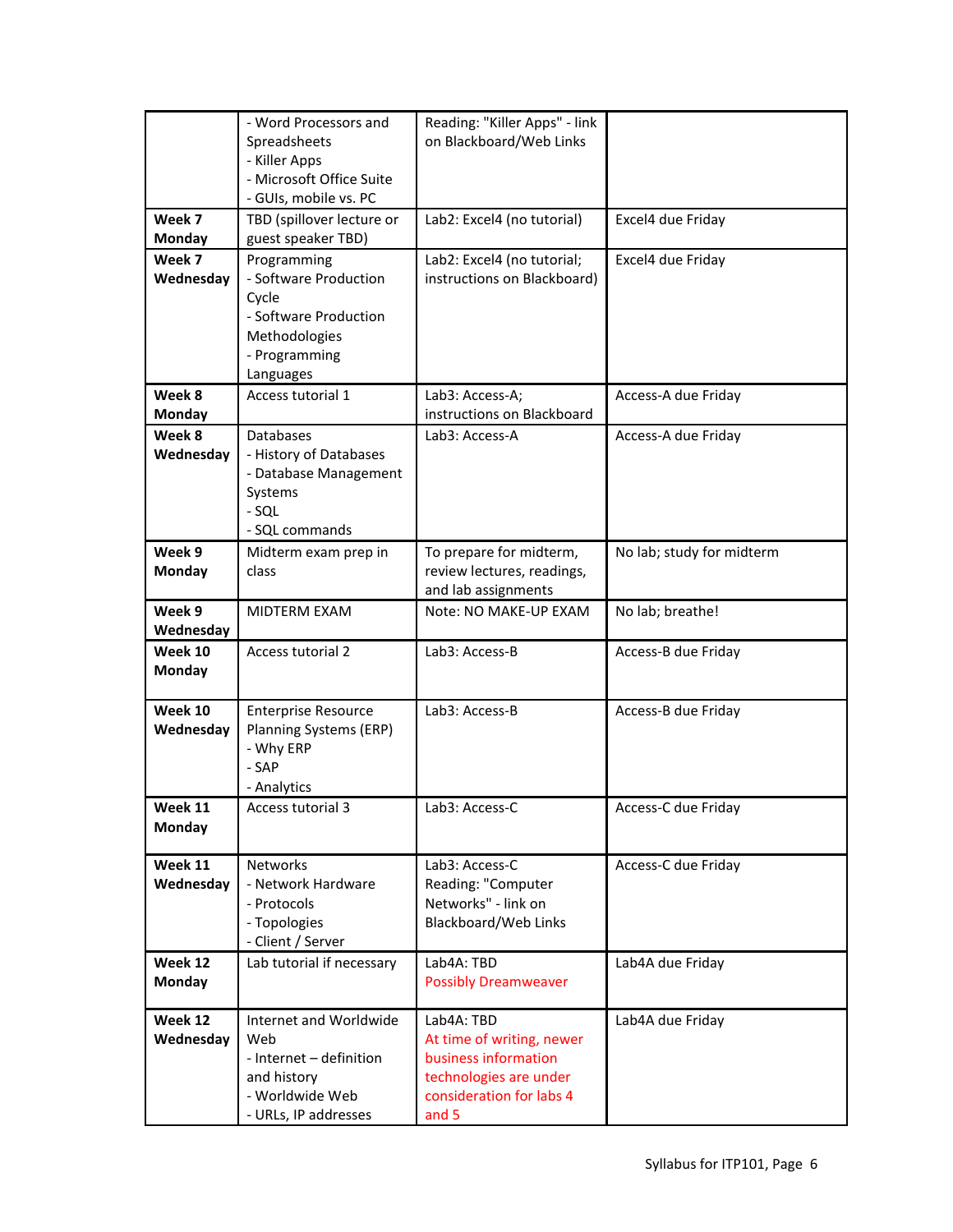| Week 13<br>Monday                                    | Lab tutorial if necessary                                                                                                                                                                                 | Lab 4B TBD<br><b>Possibly Google Drive</b>                                                     | Lab 4B due Friday                                  |
|------------------------------------------------------|-----------------------------------------------------------------------------------------------------------------------------------------------------------------------------------------------------------|------------------------------------------------------------------------------------------------|----------------------------------------------------|
| Week 13<br>Wednesday                                 | Security and Hackers<br>- Famous hacks<br>- Importance of Privacy<br>and Security<br>- Hackers<br>- Computer Crimes<br>- Computer Forensics<br>- Information and<br>Computer Policy in an<br>Organization | Lab4B TBD                                                                                      | Lab 4B Due Friday                                  |
| Week 14<br>Monday                                    | Security and Hackers<br>lecture, continued                                                                                                                                                                | Lab5A TBD<br><b>Possibly Mailmerge</b>                                                         | Lab5A due Friday                                   |
| Week 14<br>Wednesday                                 | Social Media, part 1<br>- Social Websites<br>- How Social Sites Make<br>Money<br>- Businesses Use Social<br><b>Sites For Marketing</b>                                                                    | Lab5A TBD<br>Reading: watch<br>"Socialnomics 2017" - link<br>on Blackboard/Web Links           | Lab5A due Friday                                   |
| Week 15<br><b>Monday</b>                             | Social Media, part 2<br>- Controversies in Social<br>Media<br>- Recent developments in<br>Social Media<br>- Crowdfunding<br>- Crowdsourcing                                                               | Lab5B TBD<br><b>Possibly Blog</b>                                                              | Lab5B due Friday                                   |
| Week 15<br>Wednesday                                 | Final exam prep in class                                                                                                                                                                                  | Lab5B TBD<br>Study for final - Review all<br>lectures, readings, lab<br>assignments            | Lab5B due Friday                                   |
| <b>FINAL</b><br><b>EXAM</b> in<br>usual<br>classroom | Wednesday, December<br>5, 4:30-6:30 PM                                                                                                                                                                    | Note: NO EXCEPTIONS<br>(except for the exceptions<br>noted in lecture slides on<br>Blackboard) | See https://classes.usc.edu/term-<br>20183/finals/ |